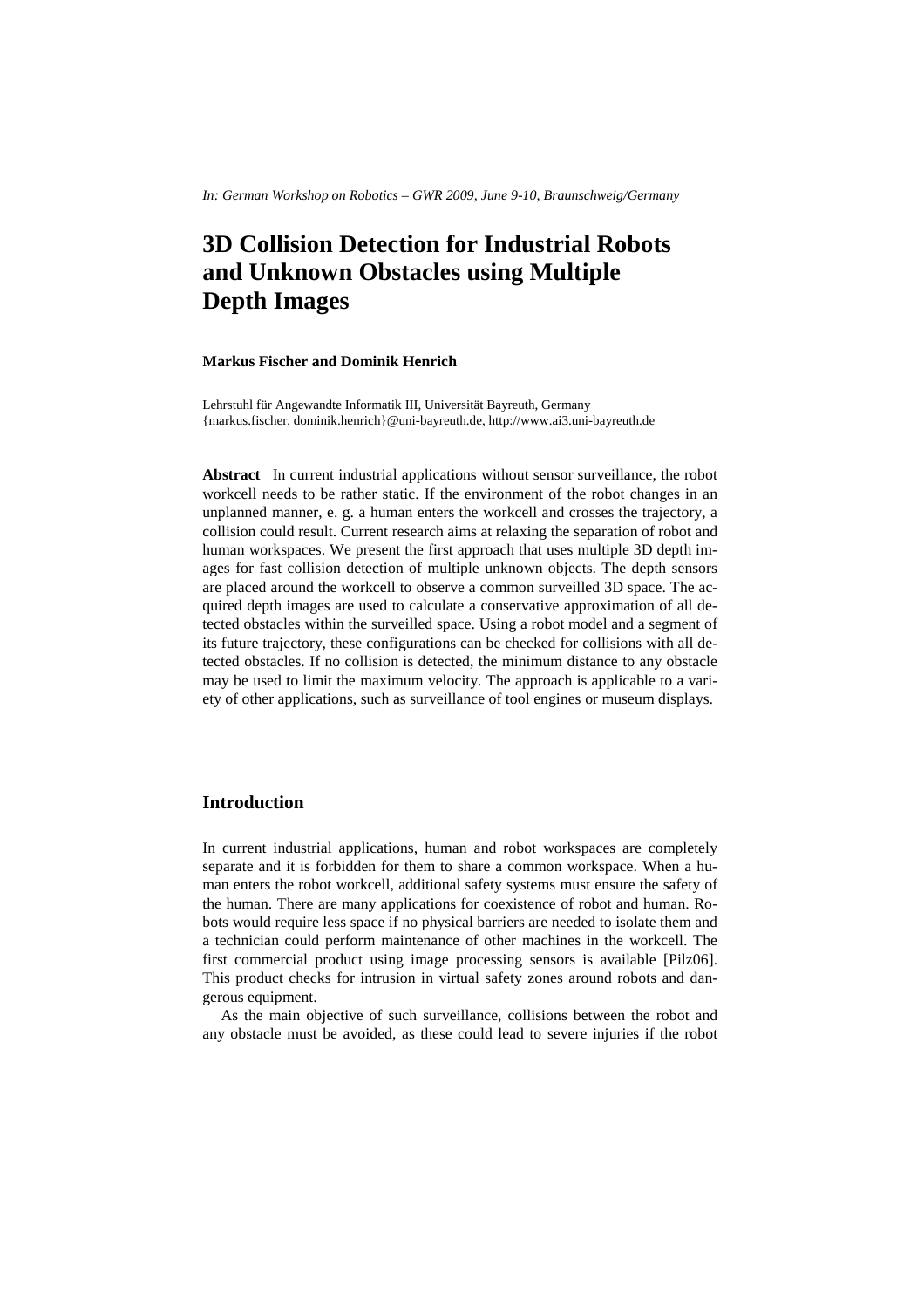collides with a human. The second objective is velocity control based on the proximity of the robot to any obstacle. By limiting its current maximum velocity, the robot can always be stopped before it encounters an obstacle.

The approach introduced here is the first that aims to use multiple depth sensors for online collision detection. Since depth sensors already provide volumetric data, no correspondence problem has to be solved, as is the case with raw data from stereo cameras. The sensors are placed around the workcell and observe a common space called the *surveilled space*. In each collision detection cycle, the sensors acquire new, synchronised depth images. An approximate and conservative representation of all objects within the surveilled space is computed using these images. With a geometric (CAD) model of the robot and the current robot configuration, it is possible to identify the robot as one of the objects, and the remaining objects are classified as obstacles for the robot. For a given segment of the future trajectory, the robot model may then be adjusted and checked for collisions with the obstacles. One way to avoid the potential collision is to decelerate and stop the robot [Som05]. It may then proceed with its trajectory if no collision is detected in succeeding collision detection cycles. Another way to avoid the potential collision is to calculate a new trajectory for the robot [Gecks07]. As long as no collision is detected, the proximity can be used to limit the maximum velocity [Kuhn06, Kuhn07].

In summary, the contribution of this paper is a fast reconstruction of the entire robot environment, including multiple unknown objects, of multiple depth images for use in an online surveillance system.

#### **State of the art**

This work is related to reconstruction in computer graphics, to human detection in computer vision, and to surveillance in safety systems.

In computer graphics, the visual hull concept [Matusik01] uses object silhouettes in various colour images. The silhouettes define cones containing the object and the object volume is defined by the intersection of these cones. In [Li02], a stereo algorithm is used to improve the volumetric approximation of the visual hull. The presented system calculates 4 frames per second *fps* for a scene that contains a single object.

A mesh-based CAD model of an object based on multiple depth images provided by laser scans from different perspectives is presented in [Reed99]. Merging these images results in a precise CAD mesh model. Constructing the mesh and merging each perspective at a resolution of 110x128 *pixels* requires about 6 *min*.

These algorithms target reconstruction of single objects in empty space and are not suitable for fast fusion of multiple depth images containing multiple objects to obtain polyhedral representations.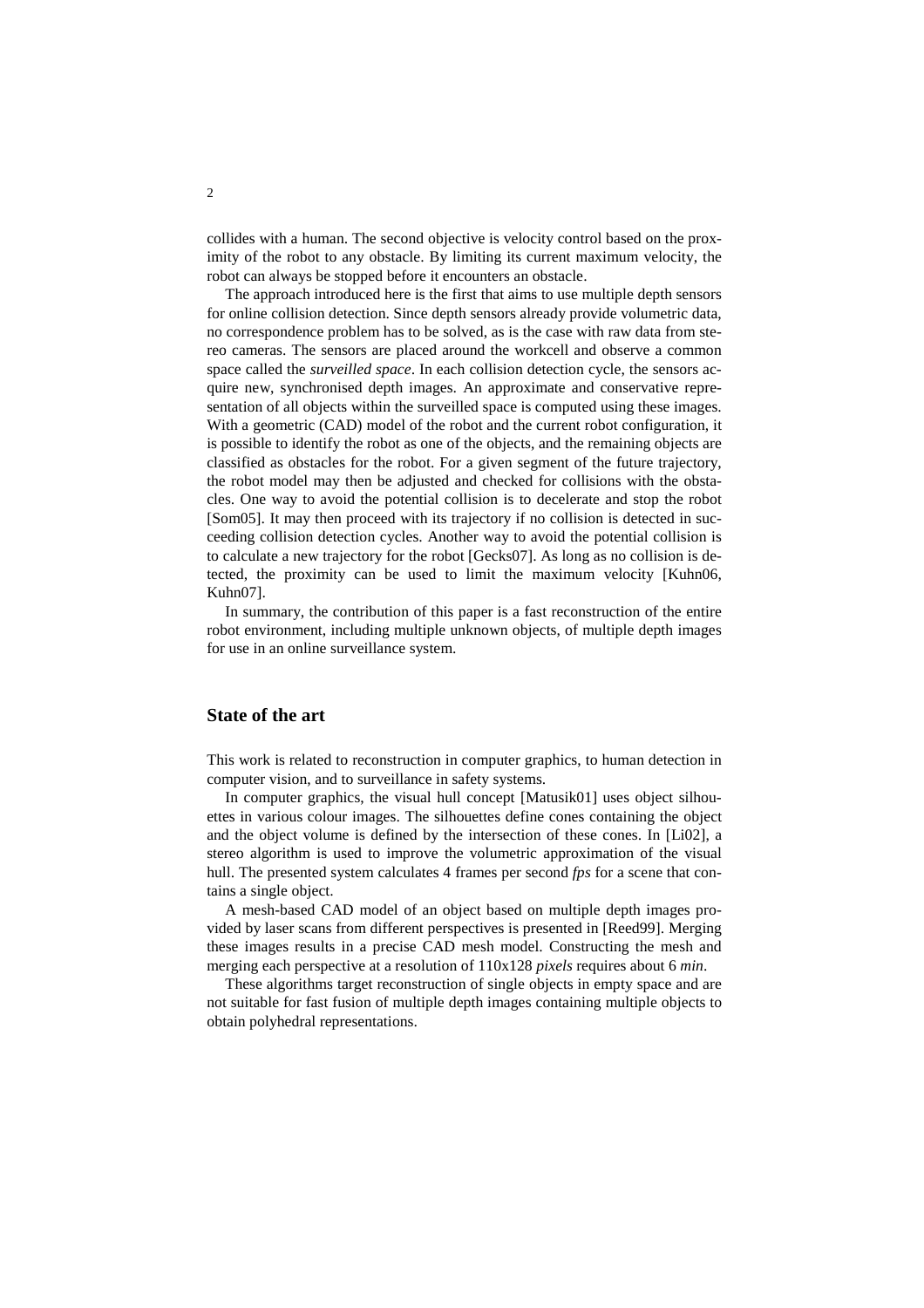In computer vision, several approaches for human detection are presented [Hu04]. Most of those approaches use models for object recognition, but object models limit the capability to detect arbitrary unknown objects.

In safety systems, existing strategies provide 1½D, 2½D or 3D surveillance, depending on the type and number of sensors used.

In [Som05] a single laser range finder acquires 1½D distance information within a plane just above the floor of the workcell. Any dynamic obstacles detected are assumed to be standing humans and are approximated by a vertical cylinder. The smallest distance between this cylinder and the robot limits the maximum robot velocity. However, other obstacles, humans in a stooping posture or humans behind the detected individual may not be correctly approximated.

In [Thiemermann03, Thiemermann05] a tri-ocular camera system acquires colour images of the shared workspace from above. The human's hands and neck are detected based on the characteristic colour and texture features of the skin. The minimum distance between human body parts and the robot is used to limit the maximum robot velocity. This system was extended with a tri-ocular stereo vision system acquiring 2½D information from above. It remains unclear whether this method can cope with larger work pieces or obstacles other than exposed human body parts.

 [Pilz06] calculates 2½D data about the surveilled space from a single stereo image and checks for intrusions into predefined safety zones. Entry into such a safety zone leads to deceleration or stoppage of the robot. During active surveillance, these zones are static and cannot be changed.

[Winkler07] presents an approach for 2½D surveillance of a robot workspace with a single time-of-flight camera. A robot model is calculated and suppressed in the depth image and a safety zone for each robot link is defined and checked for intersection with the depth image. A collision detection cycle is about 200 *ms*, with additional time necessary for acquiring the depth images.

All of the above systems use multiple colour cameras or a single depth sensor, but none of them involve full 3D surveillance by means of depth sensors.

This work extends now the SIMERO system [Ebert03, Henrich08], which provides global surveillance of a robot workcell with multiple colour cameras and collision detection in 3D. By means of pixel classification [Gecks06], dynamic unknown objects are distinguished from the workspace background. Since no depth information can be obtained from colour images, only deviations from reference images can be used to detect dynamic unknown objects.

#### **Problem Description**

In this section, the theoretical background of the introduced surveillance approach is described.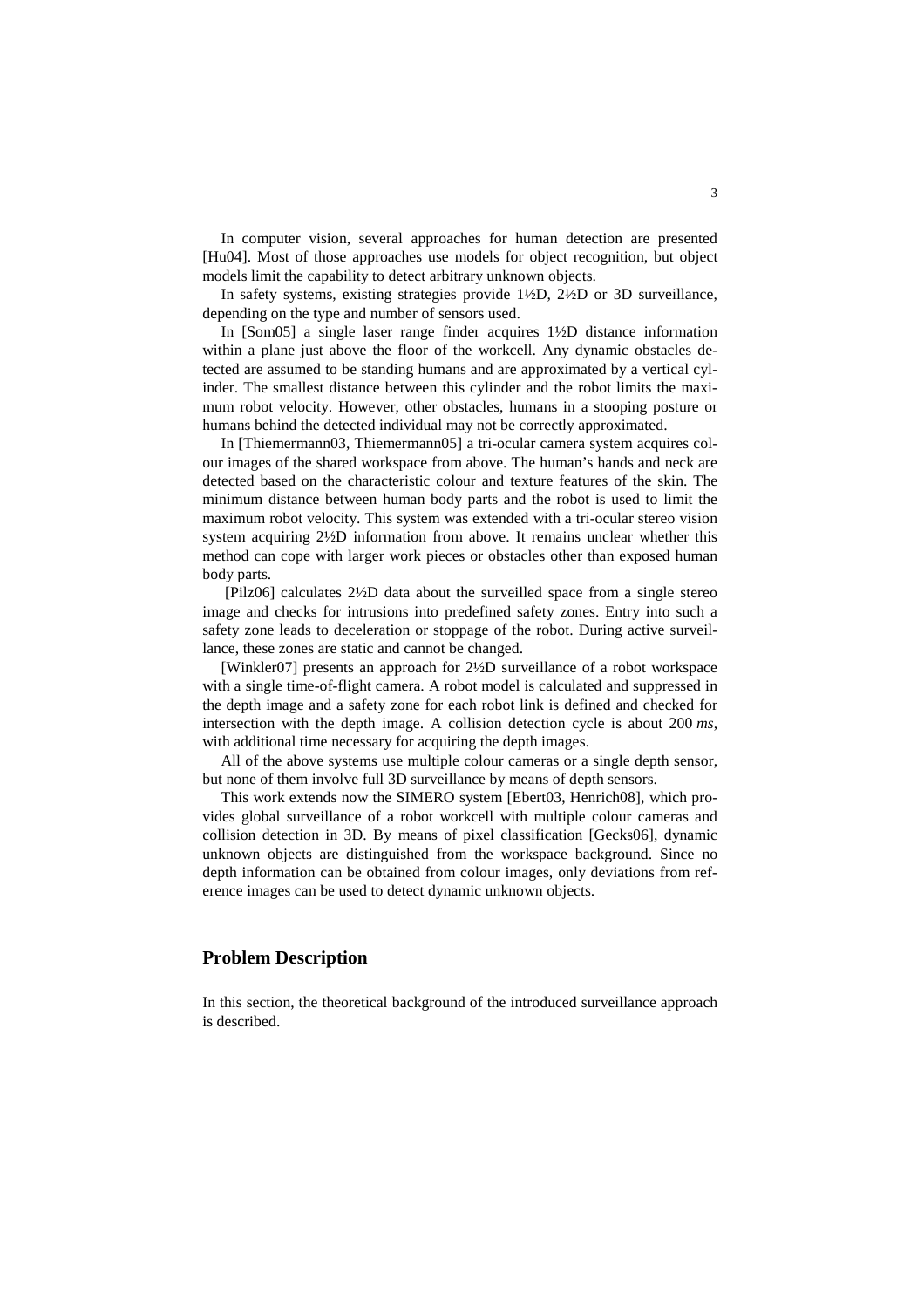The *visible volume V* of a sensor is defined as part of the space within the sensor's aperture angles. Here, multiple depth sensors observe a common volume of the three-dimensional workspace (Fig. 1a). The intersection of their *V*s is called the *surveilled space S*. All collision detection results obtained are respective to *S*.

Each *image pixel*  $(x,y)$  describes a straight line  $l_{xy}$  from the *focal point f* of the sensor into *V*. This  $l_{x,y}$  is provided by the sensor calibration. In every *time step t*, the depth sensor measures the distance to the nearest obstacle along *lx*,*<sup>y</sup>* . The *point*  $p_{x,y}(t)$  is defined as the first intersection of  $l_{x,y}$  with this obstacle's surface. For each  $t$ , the depth image is a matrix of all distance values of the  $(x,y)$ . Adjacent pixels in both image directions  $(l_{x,y}, l_{x+1,y}, l_{x,y+1}, l_{x+1,y+1})$  define a *sub-volume*  $V_{x,y}$  of *V*. The *mesh*  $m_{x,y}(t)$  is a triangulated surface with  $p_{x,y}(t)$  as vertices within  $V_{x,y}$ . Assuming that the angle between adjacent rays is small enough, none of the surface within *V*<sub>*x*,*y*</sub> will differ significantly from the real object's surface.  $m_{x,y}(t)$  divides  $V_{x,y}$  into two parts. All points in  $V_{x,y}$  sharing a side with *f* are empty space  $E_{x,y}(t)$ , all other points in  $V_{x,y}$  are occluded space  $O_{x,y}(t)$ . The union  $m(t)$  of all  $m_{x,y}(t)$  represents the measured surface within *V* and divides *V* into  $E(t)$  and  $O(t)$  (Fig. 1c). *V* is clipped to the volume of *S* (Fig. 1d). Adjacent portions of  $O(t)$  within *S* are classified as detected objects  $o_i(t)$  with  $O(t) = o_0(t) + \ldots + o_l(t)$  (Fig. 1f).



Fig. 1 Overview of the complete surveillance cycle viewed from above. Using the current depth images (c) and data about the robot (b), the minimum distance between the robot and any detected unknown object can be calculated (l).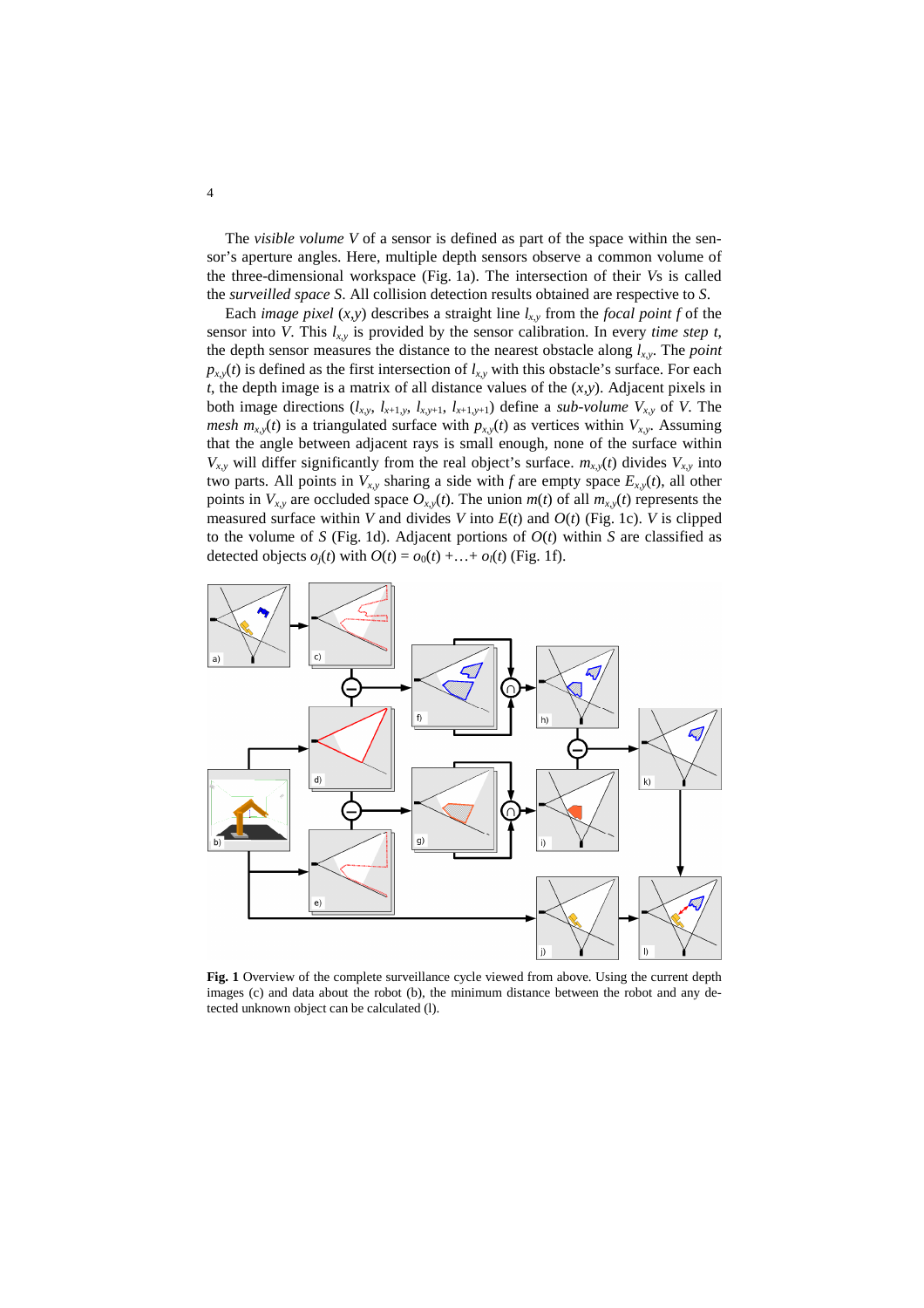These definitions must be extended for a multi-sensor system. The index *i* of the current sensor is added to the parameters of a set as a superscript, e.g.  $V^i$  as *V* of the  $i<sup>th</sup>$  sensor. The space surveilled by multiple depth sensors is determined by intersecting the  $V^i$ :

$$
S = \bigcap_i V^i = \left( [\bigcup_i E^i(t)] \cap [\bigcap_i V^i] \right) \cup [\bigcap_i O^i(t)] \tag{1}
$$

This is a lossless representation of the complete content of *S*. While the union of all  $E^{i}(t)$  leads to a conservative approximation of empty space, the intersection of all  $O^{i}(t)$  produces a conservative approximation of present objects (Fig. 1h).

*Known objects* should not be checked for collision with the *safety zones*   $Z(t) = z_0(t) + \ldots + z_l(t)$ , but are also detected in the depth images. A model database provides geometric data for known objects, e. g. a robot, and safety zones, e. g. an expanded robot model, at any time (Fig. 1b). Virtual depth images of an empty space containing only known objects (Fig. 1e) produce virtual detected objects  $k_m(t)$  with  $K(t) = k_0(t) + \ldots + k_l(t)$  (Fig. 1g). Their intersection (Fig. 1i) is a subset of *O*(*t*) from real depth images and results in the *detected unknown obstacles*  $O(t)$  $K(t)$  within *S* (Fig. 1k). For each *t*, the *Z*(*t*) are defined (Fig. 1) and the intersection of  $Z(t)$  with  $O(t)$  $K(t)$  results in the *detected collisions* (Fig. 11):

$$
C(t) = Z(t) \cap (O(t)/K(t))
$$
\n(2)

#### **Fast Collision Detection Algorithm**

Initially, the algorithm contains the following assumptions: (a) The algorithm is initialised with a user-determined number of depth sensors. (b) All of these sensors are calibrated. (c) The CAD model of the robot and its complete trajectory are known. (d) The number of configurations to be checked for collisions is userdetermined. (e) *S* may include multiple unknown objects and additional objects may enter or leave *S* at any time. (f) The position, geometry and orientation of these objects may change over time.

The presented algorithm implements the collision detection defined in the previous section and consists of three computational steps:

- A. Calculate the  $o_j(t)$  within *S* by the fusion of all current depth images.
- B. Calculate the  $k_m(t)$  within *S* to suppress them in the collision detection.
- C. Calculate the  $z_n(t)$  and their minimum distance to any unknown obstacle.

The first two steps must be done once per surveillance cycle. The last step must be done once for each future robot configuration to be checked for collision.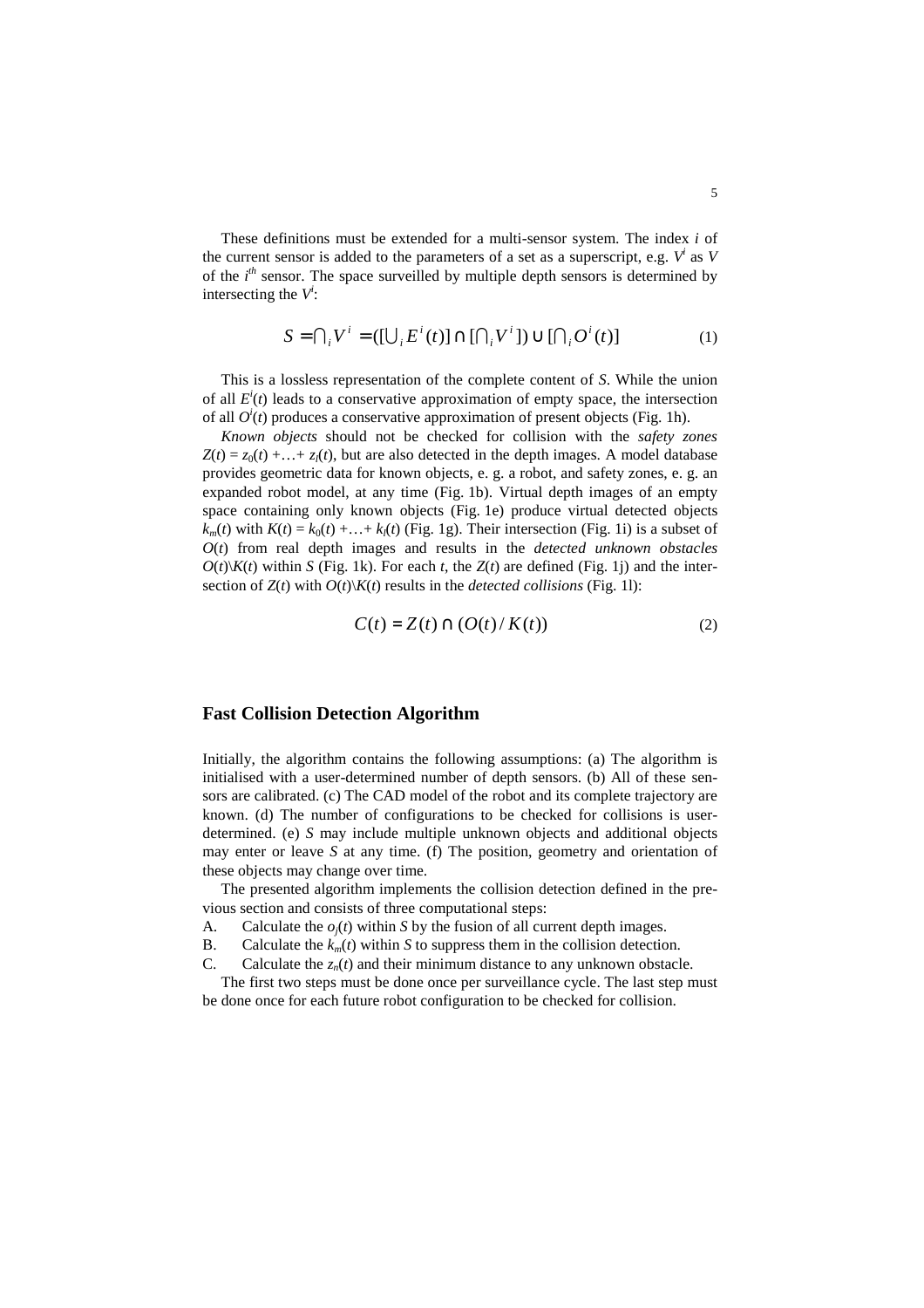# *A. Fusion of Depth Image Data*

The first step is to calculate the objects in each depth image. The algorithm uses the bounding box of *S* within the workspace as the clipping volume for  $V^i$ . This is a conservative approximation of the portion of  $V^i$  within *S*. Adjacent portions of the  $m^i(t)$  within this bounding box are segmented. The  $o^i_j(t)$  are the result of a convex hull computation [Barber96] for all segmented parts of *m i* (*t*). The convex hull is a conservative approximation of these detected objects. In computational geometry, efficient algorithms for convex hulls are presented. Since real sensor values include error pixels with incorrect distance values, one characteristic of the convex hull is very useful; if a single point is measured behind the real surface, it is "absorbed", since it lies within the convex hull. If a single point is measured above the real surface, the convex hull is extended by this point. This is a conservative approximation of the convex hull of the real surface.

To get the space occupied by all  $o_j(t)$ , the  $o_j^i(t)$  of all depth images have to be intersected. Since this is computationally expensive and most intersections of  $o_j^i(t)$ from different real objects results in empty volumes, only the intersection of their bounding boxes is calculated initially and is then iterated for all cameras. The result of this computation is a list of bounding boxes for all possible objects. The detected objects within the non-empty bounding boxes are then intersected, resulting in the  $o_i(t)$ .

A non-empty intersection of  $o^i_j(t)$  from different real objects can produce a virtual object with no correspondence in reality (Fig. 2). This virtual object is denoted a *pseudo-object*. Since only depth information is used to calculate the occupied space, this object is indistinguishable from a real object in *S*. No depth sensor has information about this portion of *S*. The pseudo-object may contain no or one or more real objects. For a conservative approximation in *S*, pseudo-objects [Meisel94] have to be treated as real objects.



**Fig. 2** Illustration of a pseudo-object calculation. *S* (white area) contains two real objects. Both depth sensors detect two objects  $o^i_j(t)$  (a). The intersection of the  $o^i_j(t)$  (b) results in real objects (blue) and a pseudo-object (blue hatched) that does not necessarily represent a real object.

6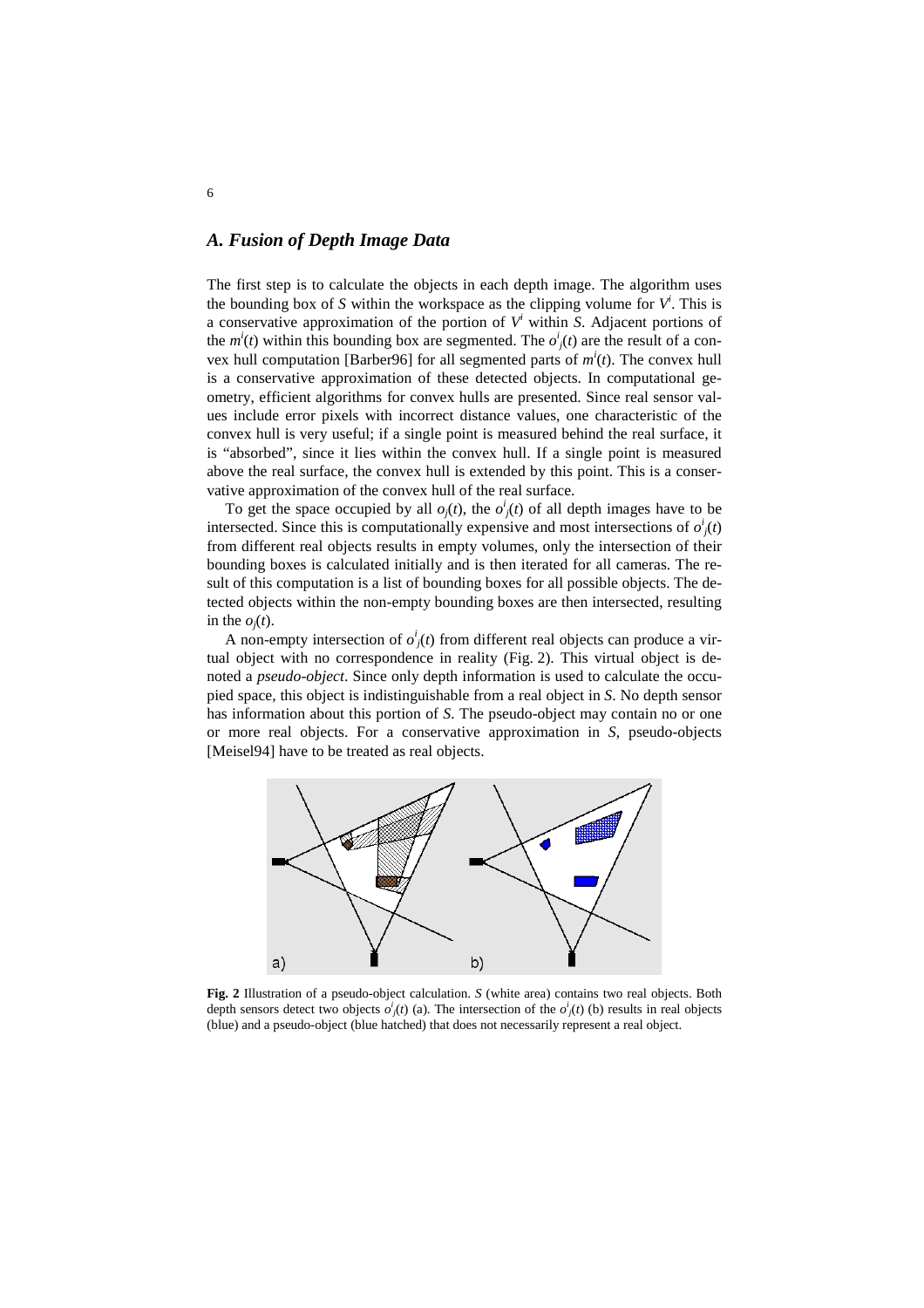## *B. Space Occupation of Known Objects*

Since the number of sensors is limited, they cannot measure the entire surface of all known objects. Given the limited number of perspectives, the known objects must be approximated and some areas of *S* adjacent to known objects cannot be seen by any sensor and therefore produce obstacles during collision detection. Thus, virtual depth images containing only the  $o^i_j(t)$  of known objects are generated and their intersections  $k_m(t)$  are used instead of the real known object geometry. In the current implementation, this is done for the robot model and the current robot configuration. Additional known dynamic objects in *S* such as conveyor belts could be included in the same way, too.

# *C. Safety Zone Calculation and Collision Detection*

The polyhedrons calculated in step A and B are used to calculate the minimum distance between the  $z_n(t)$  and the detected unknown objects within *S*. A minimum distance of zero indicates a collision.

For the robot configuration to be checked for collisions, the volume occupied by the robot model is calculated. If objects other than the robot itself have to be checked for collisions with detected unknown objects, additional  $z_n(t)$  can be defined. As with the robot model, these  $z_n(t)$  may change their geometry in each new collision detection algorithm cycle, but in the current implementation, only the robot itself is used as a safety zone.

The detected unknown objects are the subset of detected objects excluding known objects. However, the difference operator results in non-convex polyhedrons. An intersection volume of  $z_n(t)$  and  $o_j(t)$  outside the  $k_m(t)$  indicates a detected collision  $C(t) \neq \emptyset$ .

The collision detection step must iterate over all  $z_n(t)$  and  $o_i(t)$ . The loop can be stopped if a collision is detected or continued with the next iteration if the distance [Cameron97] is greater than zero. If the distance between  $z_n(t)$  and  $o_i(t)$  is zero, there is an intersection and its volume is calculated by intersecting convex polyhedrons. For all  $k_m(t)$ , this intersection volume is checked for complete inclusion. Since the intersection volume and all  $k_m(t)$  are convex, it is sufficient to check all vertices of the intersection volume for inclusion in the  $k<sub>m</sub>(t)$ . There are three possible results: All vertices are included, none of them are included, or there are vertices both inside and outside of  $k_m(t)$ . If all vertices are included in  $k_m(t)$ , the volume is within the known objects and is assumed not to be an unknown obstacle and no collision is detected. Otherwise, the intersection volume has to be a detected collision, the minimum distance is set to zero and the loop is stopped. The minimum distance and the indices of  $z_n(t)$  and  $o_j(t)$  are then reported to the control program.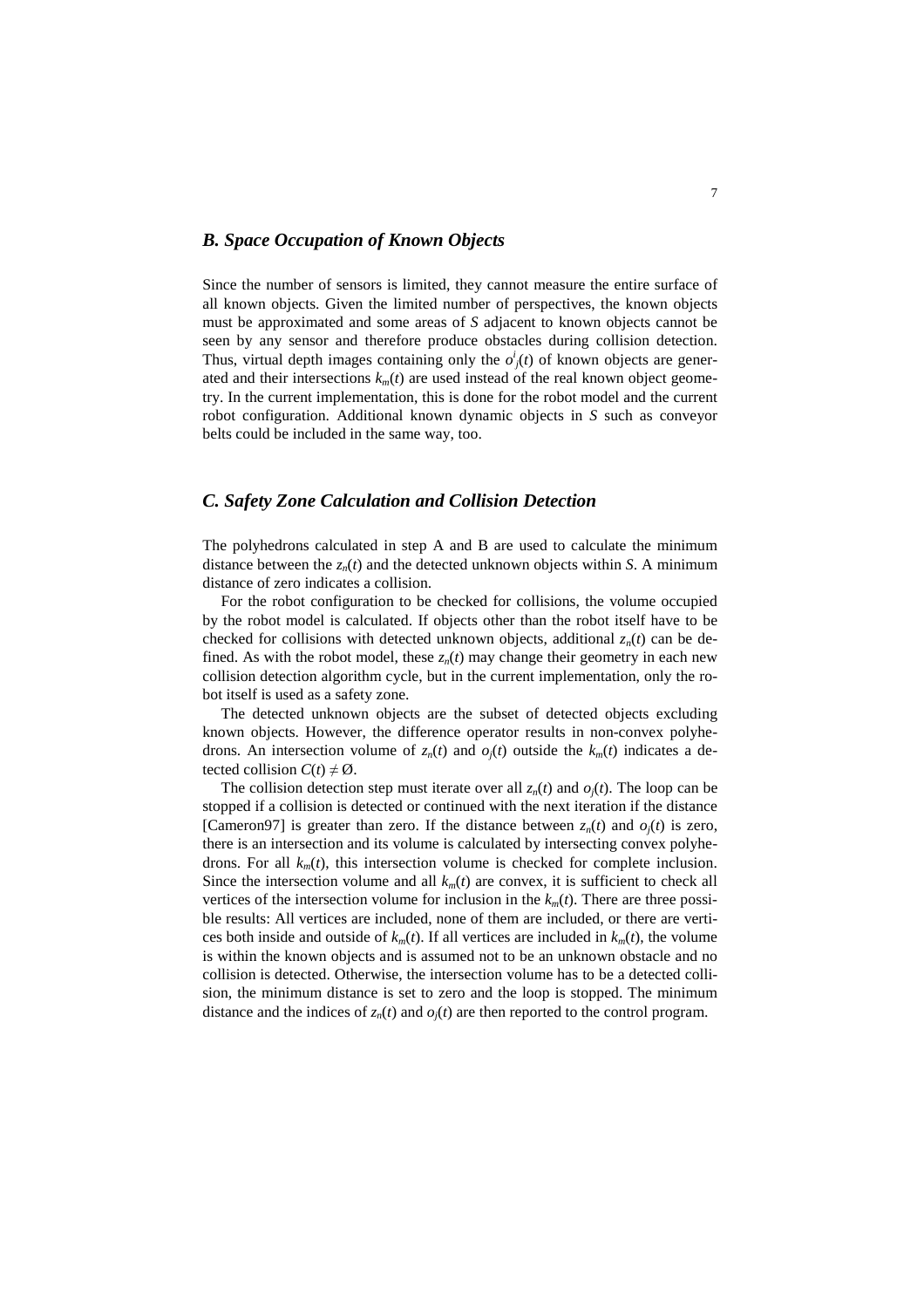# **Experimental Results**

The presented algorithm was tested in both a simulation system and an experimental setup.

# *Simulation results*

The simulation system is used with a virtual robot workcell. Its geometry is userdetermined and was set during testing to the size of the robot workcell used for the prototype experimental setup. The simulated workcell includes a stationary robot model and additional defined objects such as humans or tables, which are all represented as polyhedrons. Up to six unknown objects were used during experimentation. A pinhole model is used to simulate the depth sensors and their number, position, orientation, resolution and aperture angles are user-determined. Up to 8 depth sensors were simulated in an experiment.

There is no structural difference between simulated and real depth images. The only differences are due to noise in measurements made with real sensors. With these simulated depth images, the presented surveillance algorithm can be applied.

The system was implemented in C++, compiled with gcc version 4.1.0 and optimised with the –O3 flag running on SUSE Linux 11 (i586). A standard CPU (AMD Sempron  $3000+$ ,  $\sim$  2GHz, 512 KB Cache) and 512 MB RAM were used.

The average computation time for a sequence of 1500 frames containing the simulated workcell and an increasing number of objects within *S* and an increasing number of implemented depth sensors was calculated (Fig. 3).



**Fig. 3** Diagrams showing the average computation time for calculating a sequence of 1500 collision detection cycles. The algorithm was tested for an increasing number of unknown objects in *S* (left) and for an increasing number of depth sensors (right).

As shown in Fig. 3 left, the number of objects within *S* has little influence on the surveillance cycle time. The object detection step calculation time directly depends on the number of objects detected by each depth sensor. However, most in-

8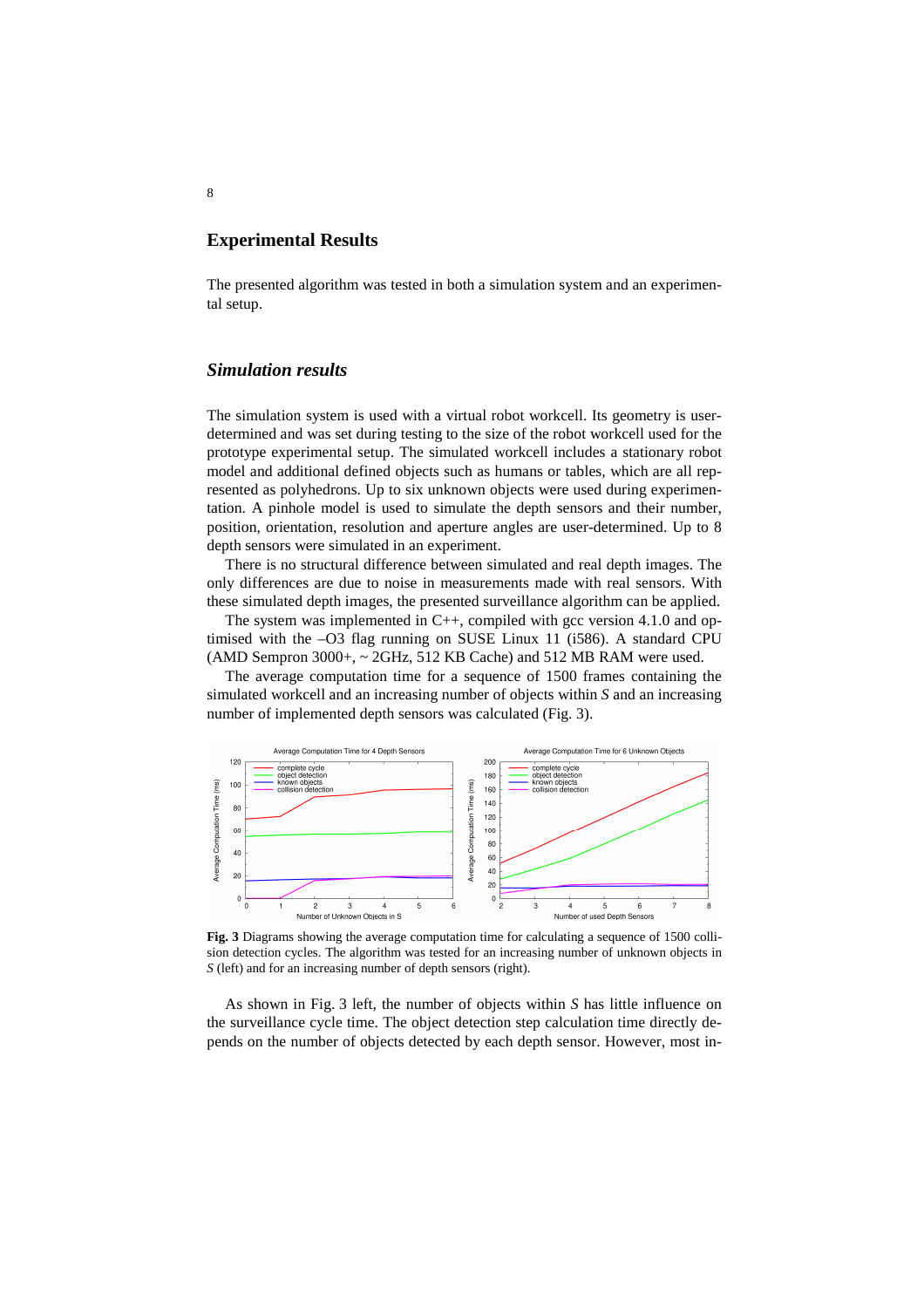tersection-bounding boxes produced by  $o^i_j(t)$  from different real objects in *S* are empty and are thus removed within the calculation. The intersection of bounding boxes itself is not expensive, leading to fast computation for an arbitrary number of objects. The collision detection computation time also directly depends on the number of detected objects. The performance for increasing numbers of objects is important, since robot workspaces generally contain multiple detected objects.

The number of depth sensors implemented is significant for use in real applications. As the number of perspectives available increases, the frequency of occlusions within *S* leading to pseudo-objects or small minimum distances between robot and detected objects will decrease. Since the fusion of depth images directly depends on the number of depth sensors, calculation time for object detection significantly increases proportionally to the number of depth sensors (Fig. 3) but the number of depth sensors does not influence the other computational steps.

# *Experimental results*

The prototype system is implemented as a master-slave architecture, with all data processing steps done on the master. Each depth sensor has an own slave, which only acquires the current depth images and transfers them to the master. This is done via a local area network.

The prototype setup is built in a workcell containing a Stäubli RX130 robot (Fig. 4, left). The CAD model of the robot is known and a direct connection between the robot control and the master is established. At any time, the current robot configuration can be requested from the robot controller and a velocity for the current trajectory segment can be sent to the controller.



**Fig. 4** Left: Prototype setup in a workcell containing an industrial robot and PMD cameras placed in the upper corners of the workcell. Right: Visualisation of the minimum distance calculation between robot (orange) and detected unknown objects (blue). The small images display the results of the object detection in the depth images. The fused objects are shown as 3D representations. The minimum distance (red line) is used for velocity control (diagram).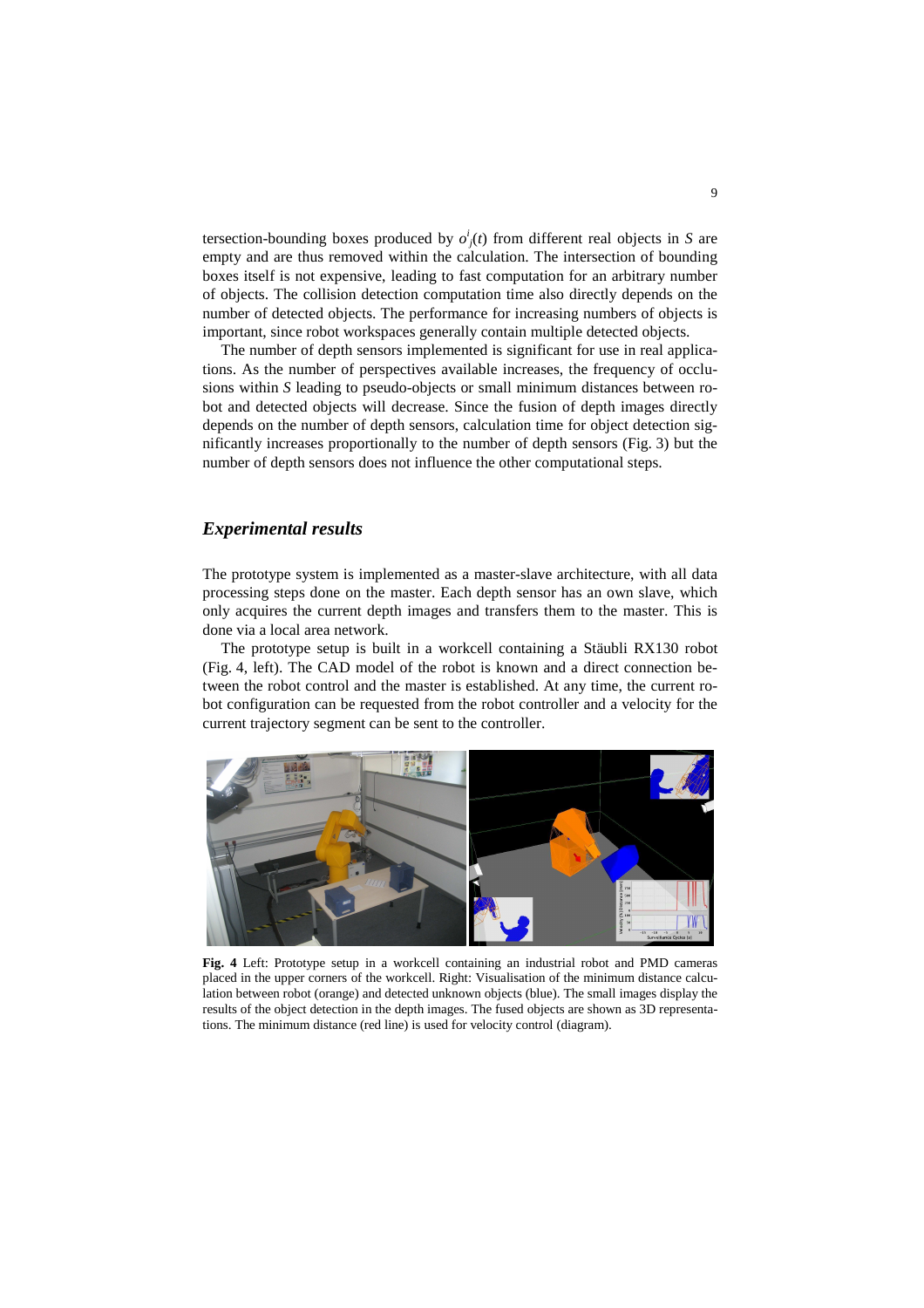Two PMD cameras [Kraft04] are used in the current configuration of the prototype setup. The model Vision 19k used has a resolution of 120x160 *pixels* and an aperture angle of 40°. Since PMD cameras are active sensors, each of them must use a different modulation frequency. Multiple PMD cameras using a single modulation frequency would cause interferences within the measured depth images. The shutter time is user-controlled and was set within an interval from 25 to 50 *ms*. Sensor noise increases with decreasing shutter time. Up to 15 *fps* can be provided by the camera to its slave using Firewire.

To obtain lateral calibration of the PMD cameras, a standard algorithm was used [Tsai86]. For depth calibration, constant offsets dependent on the modulation frequencies were calculated for the measured correspondences. A mean deviation of two pixels in lateral coordinates and 25 mm in depth values was the result.

Due to the variation in the measured values, the quality of the depth images needed to be improved with filters. In the prototype system, averaging filters were applied to the raw depth images and morphological filters (erosion, dilation, open, close) were used on the segmentation images. By adjusting filter parameters, the quality of the depth measurement and object detection was increased significantly. The best results were achieved for an 3x3 averaging filter and an 3x3 Open filter.

The detected objects were calculated for these depth images. The robot model (consisting of one cube per robot link) for the current robot configuration was generated and used in the known object calculation. In the 3D representation (Fig. 4, right), the model itself is displayed as an orange volume and the calculated known object as an orange mesh. The robot model generated was used as a safety zone for the collision detection step by calculating the minimum distance between the robot and the nearest detected unknown objects. The minimum distance measured was used to limit the maximum velocity of the robot (Fig. 4, right). A logarithmic mapping determined the velocity limitation for the current distance. The maximum acceleration since the last algorithm cycle is limited, too.



**Fig. 5** Diagrams showing a sequence of logged surveillance cycle data from experiments in a static and dynamic robot environment with two depth cameras. The calculation times for each computational step and the complete cycle time are displayed (left). The minimum distance measured is used for simple velocity control (right).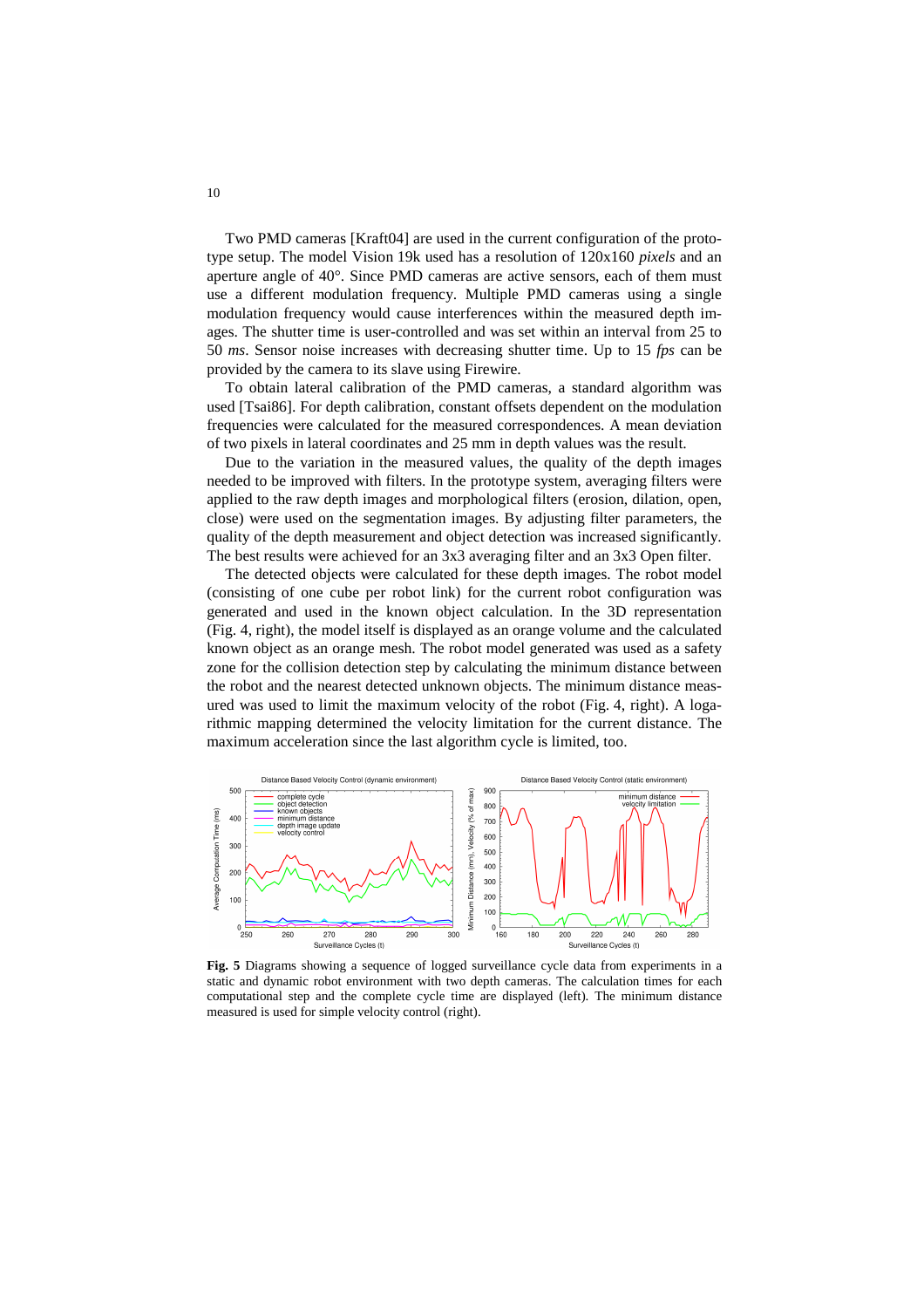The diagrams in Fig. 5 show logged sequences of surveillance cycle data from different experiments. The robot program loop was a circular movement between both ends of the conveyor belt. In the static environment, some boxes were placed on the table in front of the robot (Fig. 4, left). In the dynamic environment, a human entered *S*, left it and also placed boxes on the table or removed them.

Of all computational steps in the surveillance cycle, object detection consumes the majority of the algorithm cycle time. All other steps are almost constant. The measured distances in the right-hand diagram show that the repeated accuracy of measurements is within an interval of centimetres. It also shows that because of measurement errors, single frames lead to minimum distances much smaller than the real distances due to appearance of a small pseudo-object near the robot base.

# **Conclusions**

This paper introduced the first approach for online collision detection of industrial robots with multiple depth cameras. The main contribution is fast, 3D reconstruction of robot environments containing multiple unknown objects. Previous surveillance and collision detection approaches use multiple colour cameras or only one depth sensor. Using an integrated robot model, a collision detection algorithm is applied to the space occupied by detected unknown objects within the surveilled area. Minimum distances between the robot and any detected unknown object may be used for velocity reduction or trajectory adjustment.

The main advantage over image-based surveillance systems like the current SIMERO system or SafetyEye is the high independence from external light sources. Dynamic lighting conditions or changes in object texture within the surveilled space cause fewer problems. The latter system also does not provide dynamic safety zones and require complete separation of humans and robots.

The algorithm introduced is usable with an arbitrary number of depth sensors. The current version should be used with a small number of sensors for applications with stringent time limitations, since the cycle time is directly dependent on the number of sensors used. The algorithm can be adapted to a variety of other surveillance and security applications, depending on a redefinition of the safety zones applied. For instance, in museum surveillance this can be a static safety zone around the displays, resulting in an intrusion or proximity alert.

Positioning of the depth sensors is important for the quality of results, because with few sensors, an object located between sensor and robot can lead to computed distances much smaller than actual distances. With optimised positioning, the robot and unknown objects can be separated in at least one depth image.

Further research will address automatic positioning of the depth sensors around the surveilled space. The quality of approximation is strongly related to an optimal number and position for variable geometry of robot workspaces.